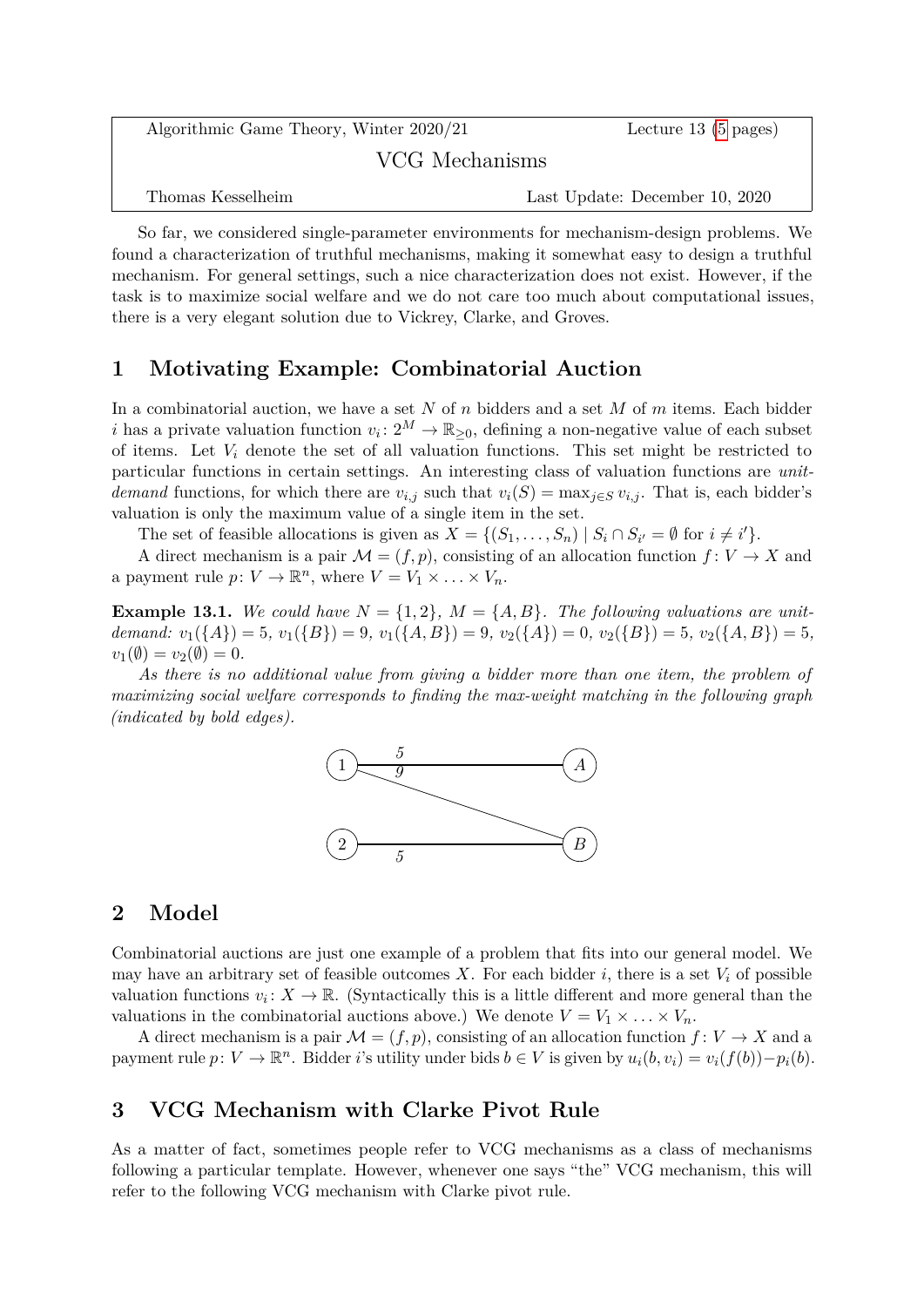**Definition 13.2.** *Let*  $f: V \to X$  *be a function that maximizes* declared welfare, that is  $f(b) \in$  $\arg \max_{x \in X} \sum_{i} b_i(x)$  *for all*  $b \in V$ . Then the VCG mechanism with Clarke pivot rule *is defined as*  $M = (f, p)$ *, where* 

$$
p_i(b) = \max_{x \in X} \sum_{j \neq i} b_j(x) - \sum_{j \neq i} b_j(f(b))
$$
.

The idea behind this payment rule is as follows. The first sum represents the declared welfare of all bidders except for *i* that would be achieved if we were not restricted in any way. The second term is exactly the amount that is achieved by  $f(b)$ , which means that we are optimizing over all bidders including *i*. The difference therefore is the loss of declared welfare due to the presence of bidder *i*. This is called bidder *i*'s externality.

**Theorem 13.3** (Vickrey-Clarke-Groves)**.** *The VCG mechanism with Clarke pivot rule is dominant-strategy incentive compatible.*

*Proof.* Observe that for all  $b_i$ ,  $b_{-i}$ ,

$$
u_i((b_i,b_{-i}),v_i) = v_i(f(b_i,b_{-i})) - p_i(b_i,b_{-i}) = v_i(f(b_i,b_{-i})) - \max_{x \in X} \sum_{j \neq i} b_j(x) + \sum_{j \neq i} b_j(f(b_i,b_{-i}))
$$

On input  $(v_i, b_{-i})$ , the function *f* returns a solution  $x^*$ , which maximizes  $v_i(x^*) + \sum_{j \neq i} b_j(x^*)$ . That is, for any  $x \in X$ , we have  $v_i(x^*) + \sum_{j \neq i} b_j(x^*) \ge v_i(x) + \sum_{j \neq i} b_j(x)$ . In particular, this holds for  $x = f(b_i, b_{-i})$  for all possible  $b_i$ .

Consequently,

$$
v_i(f(v_i, b_{-i})) + \sum_{j \neq i} b_j(f(v_i, b_{-i})) \ge v_i(f(b_i, b_{-i})) + \sum_{j \neq i} b_j(f(b_i, b_{-i}))
$$

and therefore

$$
u_i((v_i, b_{-i}), v_i) \ge u_i((b_i, b_{-i}), v_i)
$$
.

### **4 Examples**

#### **4.1 Single-Item Auctions Revisited**

As a first example for VCG, let us consider single-item auctions again. Remember that each agent's valuation function *v<sup>i</sup>* given by

$$
v_i(x) = \begin{cases} t_i & \text{if agent } i \text{ receives the item in } x \\ 0 & \text{otherwise} \end{cases}
$$

Given the vector *b*, the function *f* selects the agent with the highest bid. Let this agent be denoted by  $i^*$ . For  $i^*$ , we now have

$$
p_{i^*}(b) = \max_{x \in X} \sum_{j \neq i^*} b_j(x) - \sum_{j \neq i^*} b_j(f(b)) .
$$

We have  $\max_{x \in X} \sum_{j \neq i^*} b_j(x)$  is exactly the second-highest bid. Furthermore, for  $j \neq i^*$ , we have  $b_i(f(b)) = 0$  because agent *j* does not get the item.

For all agents  $i \neq i^*$ 

$$
p_i(b) = \max_{x \in X} \sum_{j \neq i} b_j(x) - \sum_{j \neq i} b_j(f(b)) = b_{i^*} - b_{i^*} = 0.
$$

That is, agent *i*<sup>∗</sup> pays the second highest bid, the other agents pay nothing. This is exactly the second-price auction.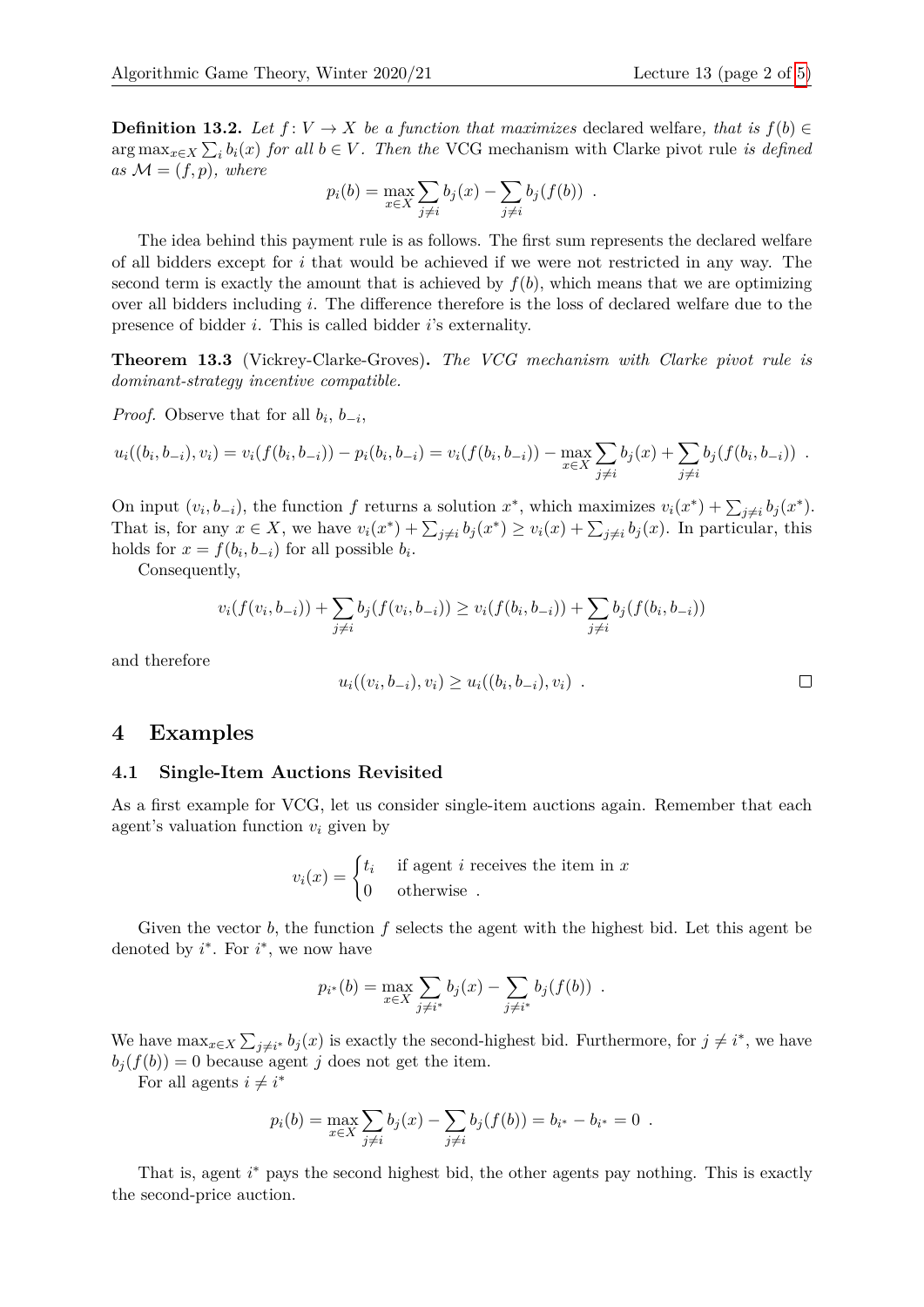#### **4.2 Sponsored Search Auctions**

In a sponsored search auction, we sell  $k < n$  ad slots on a search results page. The higher the slot is displayed on the page, the more likely it will be clicked. For slots  $1, \ldots, k$ , we assume click through rates of  $\alpha_1 \geq \alpha_2 \geq \ldots \geq \alpha_k$ . Agent *i*'s valuation is expressed in terms of a single number  $v_i$  such that  $v_i(x) = v_i \alpha_j$  if agent *i* gets slot *j* in *x*.

If  $v_1 \ge v_2 \ge \ldots \ge v_n$ , then the social-welfare optimizing allocation gives slot *j* to bidder *j*. This results in social welfare  $\sum_{j=1}^{k} v_j \alpha_j$ . The optimal social welfare without agent *i* is  $\sum_{j=1}^{i-1} v_j \alpha_j + \sum_{j=i+1}^{k+1} v_j \alpha_{j-1}$ . Consequently, given truthful reports, if we set  $\alpha_{k+1} = 0$ , agent *i*'s VCG payment is

$$
p_i(v) = \sum_{j=1}^{i-1} v_j \alpha_j + \sum_{j=i+1}^{k+1} v_j \alpha_{j-1} - \left( \sum_{j=1}^{i-1} v_j \alpha_j + \sum_{j=i+1}^k v_j \alpha_j \right) = \sum_{j=i+1}^{k+1} v_j (\alpha_{j-1} - \alpha_j) .
$$

Interestingly, for mysterious reasons in practice this scheme is not applied. Instead a rule called *generalized second price* is used: Agent *i* has to pay  $v_{i+1}\alpha_{i+1}$ . This is generally not incentive compatible.

#### **4.3 Unit-Demand Combinatorial Auction**

Let us come back to our initial example of unit-demand combinatorial auctions. That is, there are *m* items *M* and each bidder's valuation is of the form  $v_i(S) = \max_{j \in S} v_{i,j}$ . Maximizing the declared welfare corresponds to finding the maximum-weight matching in a complete bipartite graphs whose vertices are  $N \cup M$ . The edge between  $i \in N$  and  $j \in M$  has weight  $v_{i,j}$ .

Let us consider an example with three bidders 1, 2, 3 and three items *A*, *B*, *C*. We only draw edges of positive value.



The optimal matching is given by the thick edges. The payments are computed by removing the respective bidder vertex and re-optimizing. Consequently, the payment of a bidder is given by the most valuable augmenting path that arises by removing him. In the above example, bidder 1 has to pay  $5 - 3 + 2 - 1 = 3$ .

### **5 Further Properties**

Besides incentive compatibility, the mechanism also enjoys the following nice properties:

• **Individual Rationality.** If  $v_i(x) \geq 0$  for all x, then  $u_i((v_i, b_{-i}), v_i) \geq 0$  for all  $b_{-i}$ . The reason is that

$$
u_i((v_i, b_{-i}), v_i) = v_i(f(v_i, b_{-i})) + \sum_{j \neq i} b_j(f(v_i, b_{-i})) - \max_{x \in X} \sum_{j \neq i} b_j(x)
$$
  
= 
$$
\left( \max_{x \in X} \left( v_i(x) + \sum_{j \neq i} b_j(x) \right) \right) - \left( \max_{x \in X} \sum_{j \neq i} b_j(x) \right) \geq 0.
$$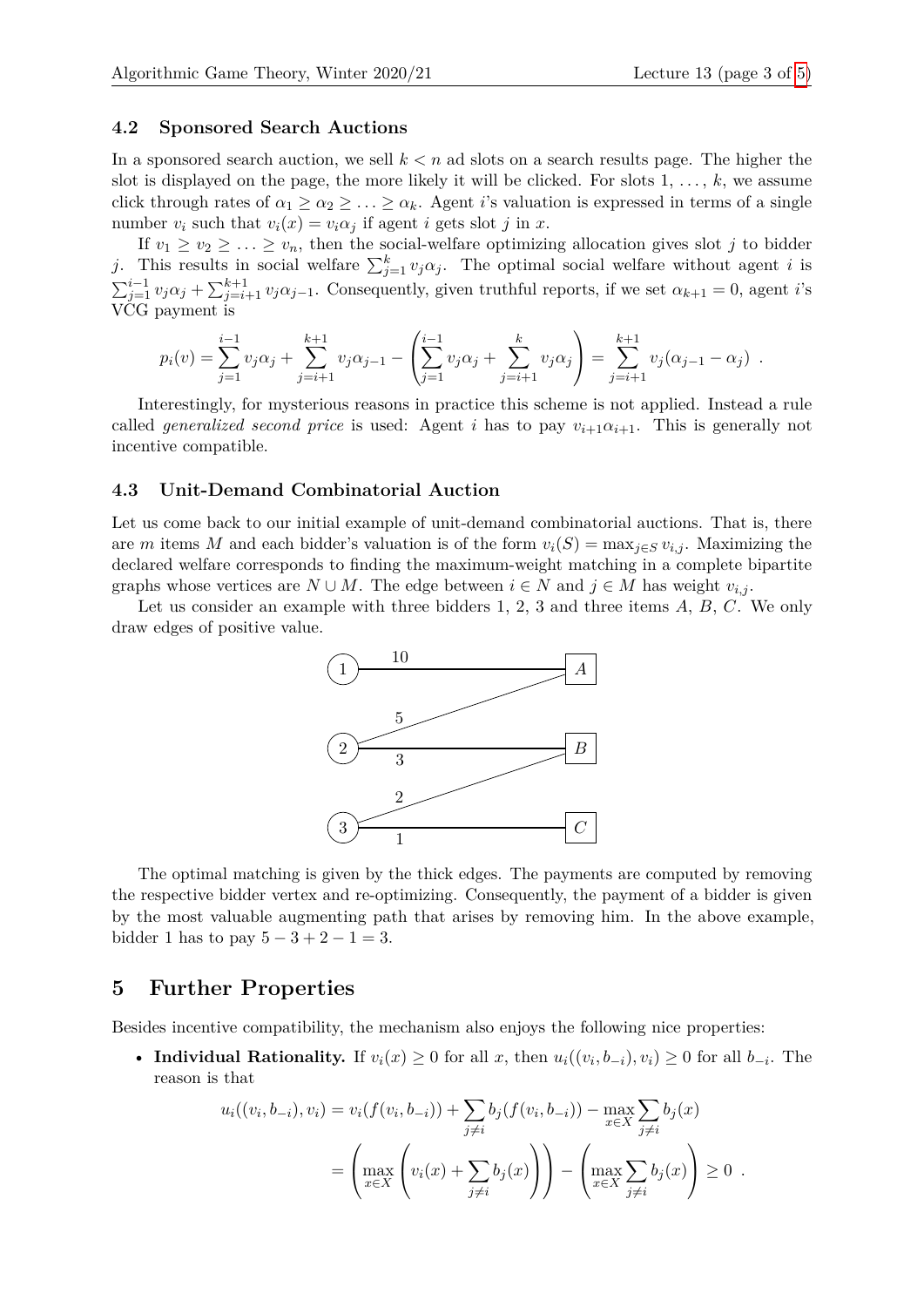• **No Positive Transfer.** For all *b*, we have

$$
p_i(b) = \left(\max_{x \in X} \sum_{j \neq i} b_j(x)\right) - \left(\sum_{j \neq i} b_j(f(b))\right) \geq 0,
$$

because  $\sum_{j\neq i} b_j(f(b)) \leq \max_{x \in X} \sum_{j\neq i} b_j(x)$ : The left-hand side is just one possible value that this expression can take whereas it is maximized on the right-hand side.

## **6 Limitations**

We have seen that VCG mechanisms work well in many environments. However, it does not yet solve all questions regarding mechanism design with money. There are several limitations: First of all, to build a VCG mechanism, we have to solve the welfare-maximization problem optimally. In many cases, this problem is actually intractable. Below we will see that only approximating social welfare is not enough. VCG also does not optimize the payments in any sense. For example, it does not even try to maximize the revenue obtained by the payments. Also, agents only have a limited budget, but we do not ensure that they only spend a certain amount. Finally, it might be a problem that agents collude. Although each single agents cannot benefit from false reports themselves, other agents can.

Probably the biggest limitation from an algorithmic aspect is the fact that VCG requires a welfare-maximizing solution. It will be instructive to see that this is indeed necessary because there are approximation algorithms that cannot be turned into an incentive compatible mechanism.

To show this, we again consider unit-demand combinatorial auctions. A fast way to find a reasonable matching is the greedy algorithm: Consider all pairs  $(i, j)$  by non-decreasing  $b_{i,j}$ . Assign item *j* to bidder *i* unless item *j* has already been allocated or bidder *i* has already received an item.

This is a very natural algorithm. It does not always compute the allocation that maximizes declared welfare but it is 2-approximation. That is, we have  $\sum_i b_i(f(b)) \geq \frac{1}{2} \max_{x \in S} \sum_i b_i(x)$  for all *b*. However, VCG payments won't turn it into a truthful mechanism. We will show this even in a more general way: There is no payment rule that turns this into a truthful mechanism.

**Theorem 13.4.** *Let f be the greedy algorithm for unit-demand combinatorial auctions. There is no payment rule p such that*  $M = (f, p)$  *is a truthful mechanism.* 

*Proof.* We consider this kind of instance to show that no payment scheme can render the mechanism incentive compatible.



There are two items *A* and *B*. Bidder 1 has values  $v_{1,A}$  and  $v_{1,B}$ ; bidder 2 has values 1 and 0. We keep bidder 2's valuation and report fixed at all times.